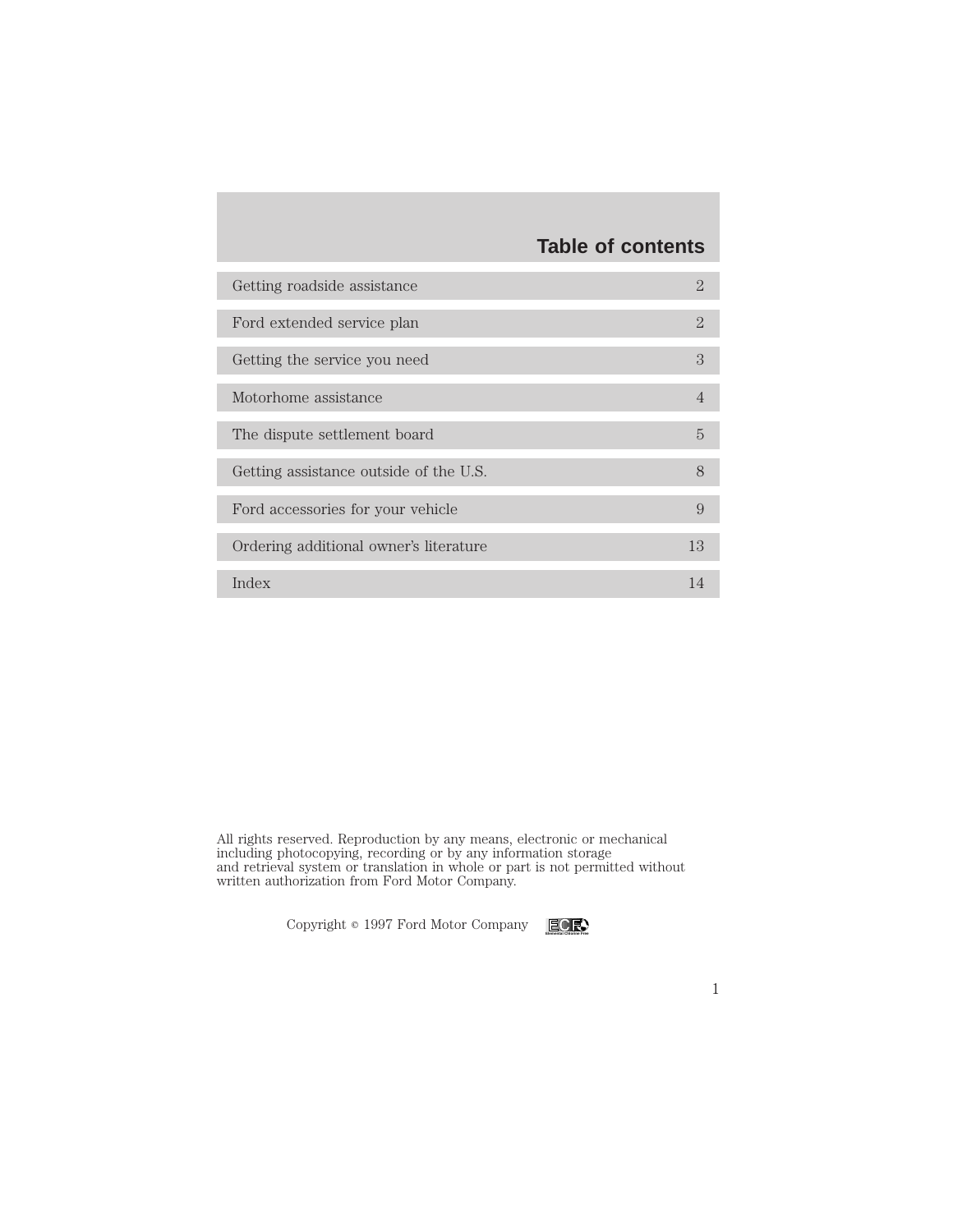### **If you need roadside assistance**

### **GETTING ROADSIDE ASSISTANCE**

To fully assist you should you have a vehicle concern, Ford Motor Company has a complimentary roadside assistance service hotline. The service is available:

- 24–hours, seven days a week
- through the warranty period of three years or 60,000 km (36,000) miles), whichever comes first

To purchase roadside assistance coverage beyond this period through the Ford Auto Club, contact your Ford or Lincoln-Mercury dealer.

Roadside assistance will:

- mount the spare if you have a flat tire
- jump-start the battery if it becomes discharged
- unlock the vehicle if you are locked out
- bring fuel if you run out
- tow the vehicle if you are stranded. Even non-warranty related tows, like accidents or getting stuck in the mud or snow, are covered (some exclusions apply, such as impound towing or repossession).

#### **Using roadside assistance**

Complete the roadside assistance identification card (found in the Owner Guide portfolio in the glove compartment) and place it in your wallet for quick reference.

To receive roadside assistance, call 1-800-241-FORD.

Should you need to arrange assistance for yourself, Ford Motor Company will reimburse a reasonable amount. To obtain information about reimbursement, call 1-800-241-FORD.

#### **FORD EXTENDED SERVICE PLAN**

You can get more protection for your new car or light truck by purchasing a Ford Extended Service Plan (Ford ESP). Ford ESP is the only extended service program with the Ford name on it and the only service contract backed by Ford Motor Company.

Ford ESP is an optional service contract, backed and administered by Ford. It provides:

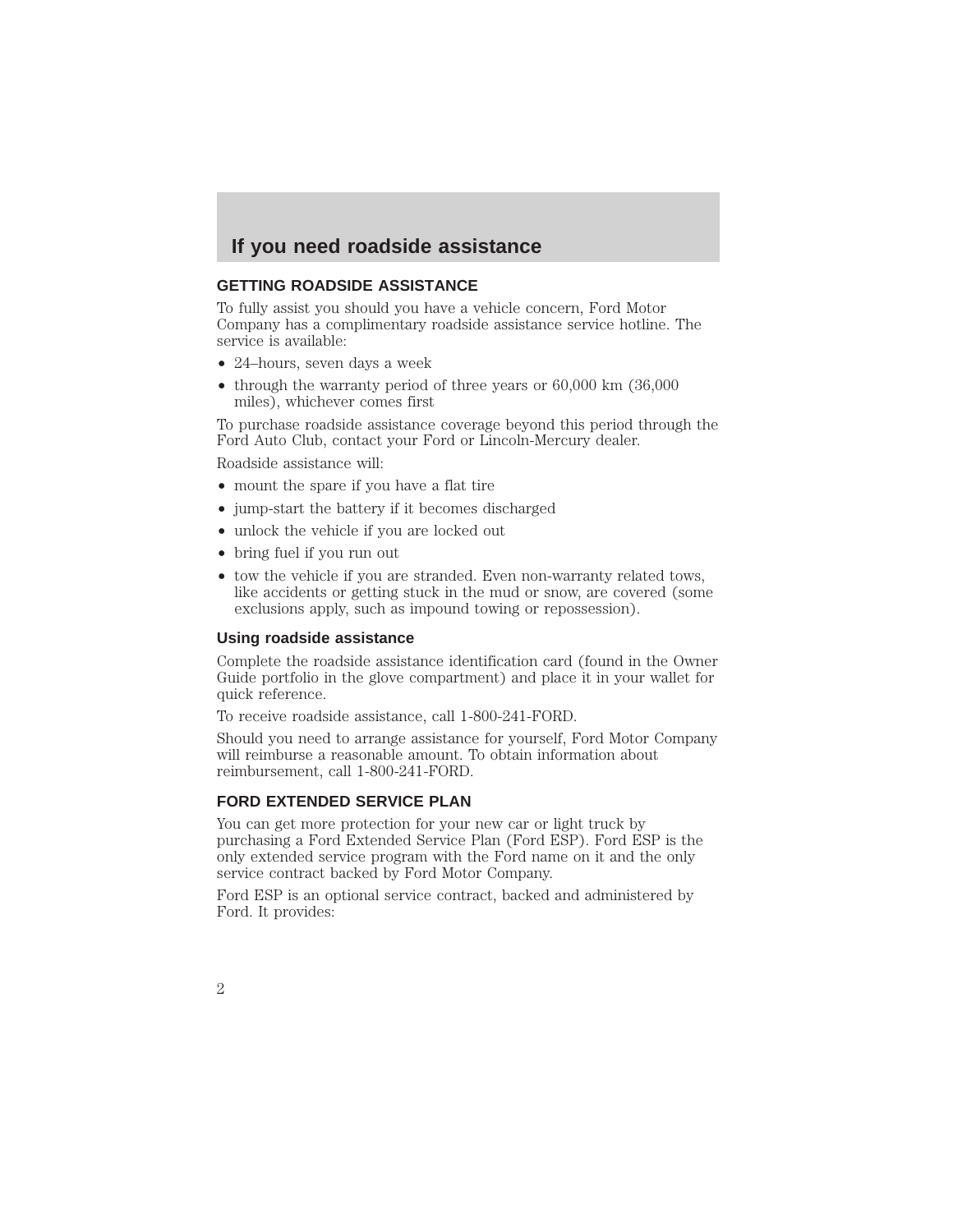### **If you need service**

3

• protection against repair costs after your Bumper to Bumper Warranty expires;

and

• other benefits during the warranty period (such as: reimbursement for rentals; coverage for certain maintenance and wear items.)

You may purchase Ford ESP from any participating Ford Motor Company dealer. There are several Ford ESP plans available in various time-and-mileage combinations. Each plan can be tailored to fit your own driving needs, including reimbursement benefits for towing and rental. (In Hawaii, rules vary. See your dealer for details.)

When you buy Ford ESP, you receive peace-of-mind protection throughout the United States and Canada, provided by a network of more than 5,100 participating Ford Motor Company dealers.

Repairs performed outside the United States and Canada are not eligible for ESP coverage.

This information is subject to change. Ask your dealer for complete details about Ford ESP coverage.

### **GETTING THE SERVICE YOU NEED**

#### **At home**

Ford Motor Company has authorized Ford and Lincoln-Mercury dealerships to service your vehicle. Ford strongly recommends taking your vehicle to the selling dealership because they have a vested interest in your continued satisfaction. You may, however, take your vehicle to any authorized Ford or Lincoln-Mercury dealer.

Your dealer has factory-trained technicians and the latest diagnostic equipment to ensure your new vehicle is serviced properly. Ford and Lincoln-Mercury dealerships also carry genuine Ford parts and accessories, providing you with original equipment reliability.

If you are not satisfied with the service you receive at the dealership, speak with the service manager. If you are still not satisfied, speak with the owner or general manager of the dealership. In most cases, your concern will be resolved at this level.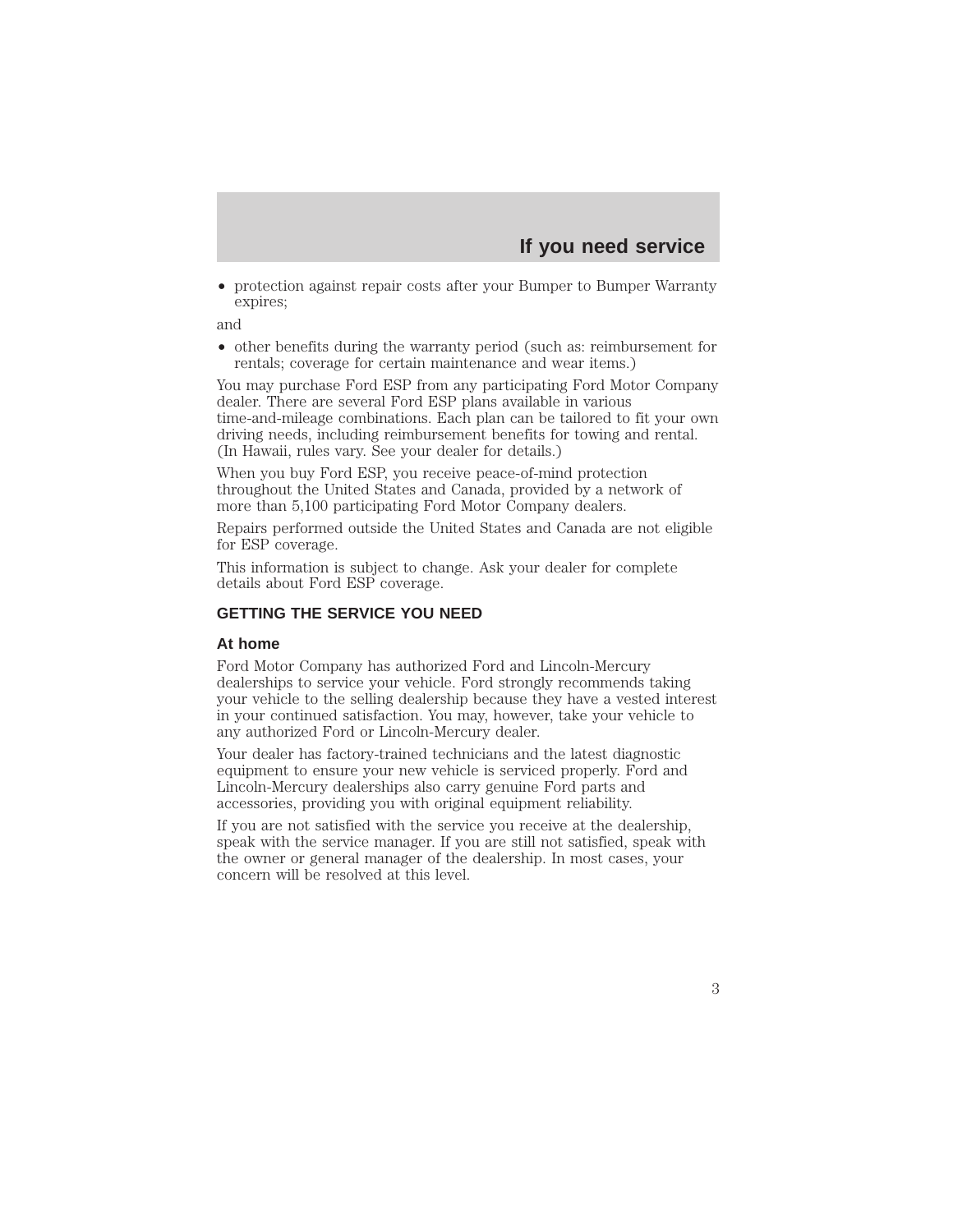### **Motorhome assistance**

#### **Away from home**

If you are away from home when your vehicle needs service, or if you need more help than the dealership could provide, contact the Ford Customer Assistance Center to find an authorized dealership to help you:

Ford Motor Company

Customer Assistance Center 300 Renaissance Center P.O. Box 43360 Detroit, Michigan 48243 1-800-392-3673 (FORD)

(TDD for the hearing impaired: 1-800-232-5952)

Please have the following information available when contacting Ford Customer Assistance:

- your telephone number (home and business)
- the name of the dealer and the city where the dealership is located
- the year and make of your vehicle
- the date of vehicle purchase
- the current mileage of your vehicle
- the vehicle identification number (VIN) listed on your vehicle ownership license

If you still have a complaint involving a warranty dispute, you may wish to contact the Dispute Settlement Board.

A warranty dispute must be submitted to the Dispute Settlement Board before taking action under the Magnuson-Moss Warranty Act, or to the extent allowed by state law, before pursuing replacement or repurchase remedies provided by certain state laws. This dispute handling procedure is not required prior to enforcing state created rights or other rights which are independent of the Magnuson-Moss Warranty Act or state replacement or repurchase laws.

### **MOTORHOME ASSISTANCE**

If you require roadside assistance, please refer to the chapter *Getting Roadside Assistance*. If you have a service concern, call the Motorhome Customer Assistance Center (1-800-444-3311), which is available 24 hrs/day.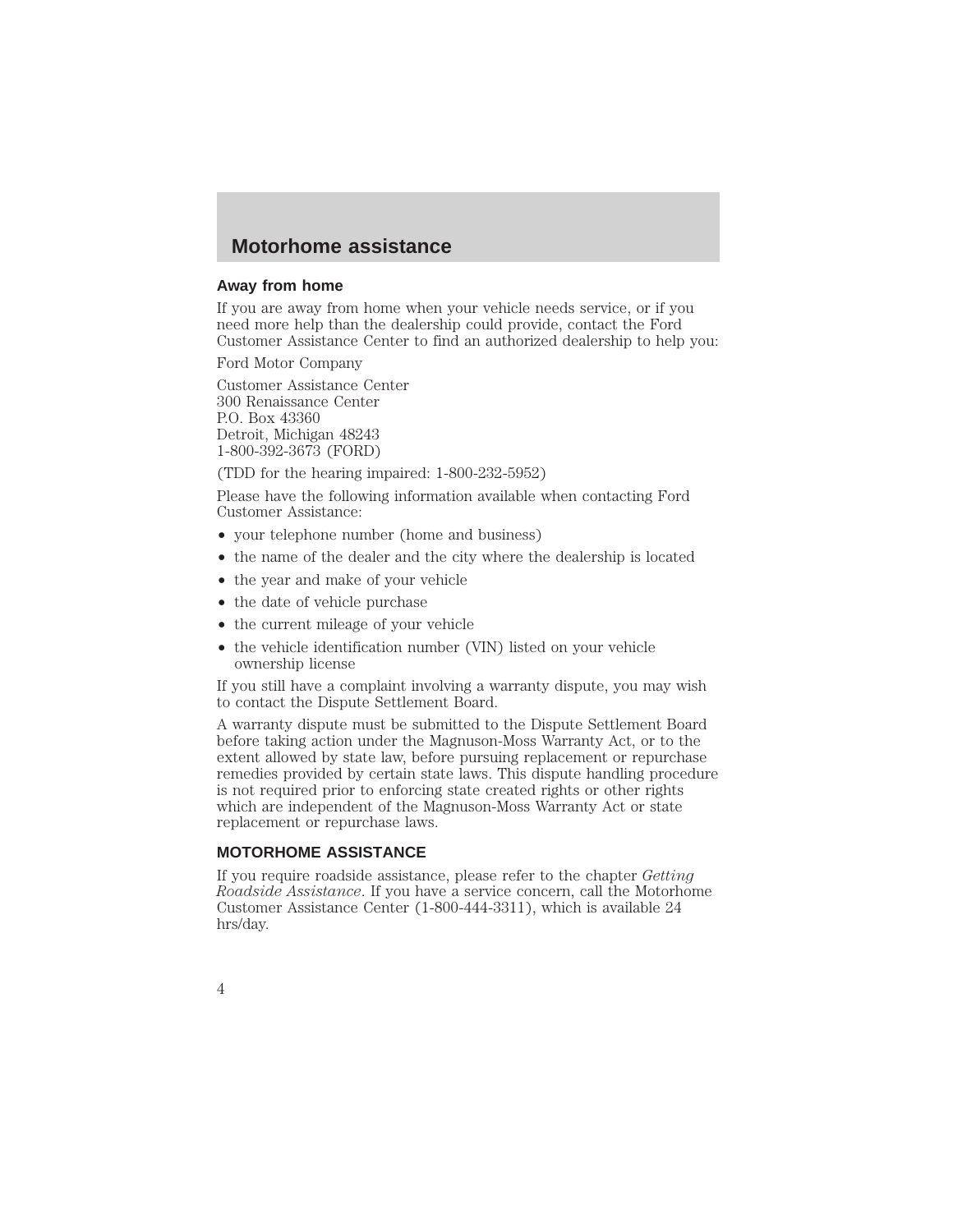# **Contacting the dispute settlement board**

If inspections or repairs are required, let the assistance center make an appointment for you at the most appropriate repair location in your area.

Please have the following information ready before you call:

- vehicle identification number
- current mileage
- a summary of your concern

When you arrive at the repair location, explain your concern fully to the service writer. If your problem is not resolved, please contact the number above and advise them accordingly.

If your service problem is not resolved, ask to see the Service Manager to review your concern.

If you are still not satisfied, contact the number above and our Motorhome Customer Assistance Center will assist you and/or the repair location as needed.

### **THE DISPUTE SETTLEMENT BOARD**

The Dispute Settlement Board is:

- an independent, third-party arbitration program for warranty disputes
- available free to owners and lessees of qualifying Ford Motor Company vehicles

The Dispute Settlement Board may not be available in all states. Ford Motor Company reserves the right to change eligibility limitations, modify procedures and/or to discontinue this service without notice and without incurring obligations.

### **What kinds of cases does the Board review?**

Unresolved service or product performance complaints on Ford, Mercury and Lincoln cars and Ford and Mercury light trucks which are within the terms of any applicable written new vehicle warranty are eligible for review, except those involving:

- a non-Ford product
- a non-Ford dealership
- a vehicle sales transaction
- request for reimbursement of consequential expenses. Expenses incidental to the warranty complaint being reviewed are eligible for consideration

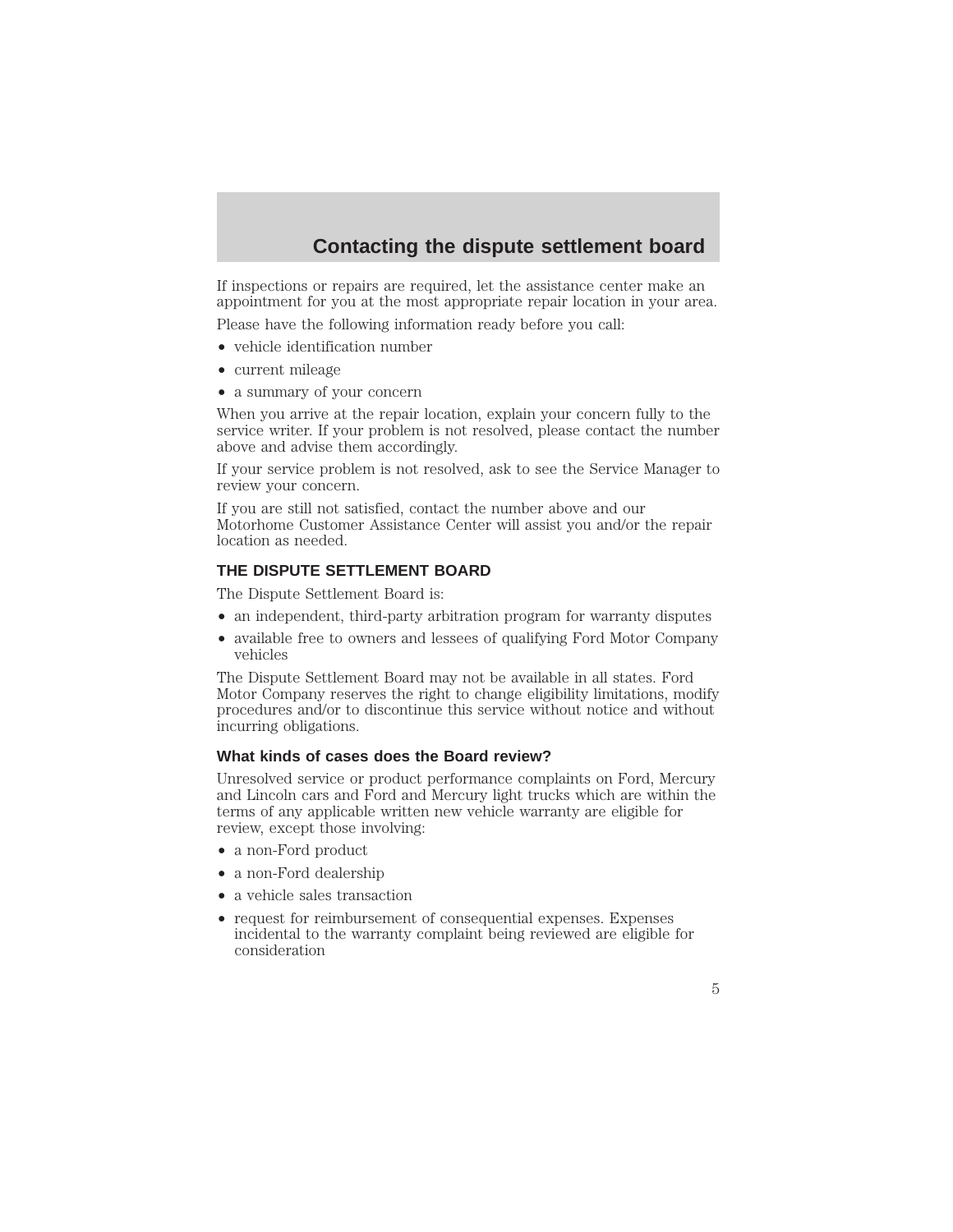### **The dispute settlement board**

- items not covered by the new vehicle limited warranty
- items covered by a service contract
- alleged liability claims
- property damage where the damage is significant when compared to the economic loss alleged under the warranty dispute
- cases currently in litigation
- vehicles not used primarily for family, personal or household purposes (except in states where the Dispute Settlement Board is required to review commercial vehicles)
- vehicles which are no longer in the customer's possession

Complaints involving vehicles on which applicable new vehicle limited warranties have expired at receipt of your application are not eligible. Eligibility may differ according to state law. For example, see the unique brochures for California and Wisconsin purchasers/lessees.

### **Board membership**

The Board consists of:

- three consumer representatives
- a Ford or Lincoln/Mercury dealer

Consumer candidates for Board membership are recruited and trained by an independent consulting firm. Dealers are chosen because of their business leadership qualities.

### **What the Board needs**

To have your case reviewed you must complete the application in the DSB brochure and mail it to the address provided on the application form.

Your application is reviewed and, if it is determined to be eligible, you will receive an acknowledgment indicating:

- the file number assigned to your application
- the toll-free phone number of the DSB's independent administrator

Your dealership and a Ford Motor Company representative are asked to submit statements at this time.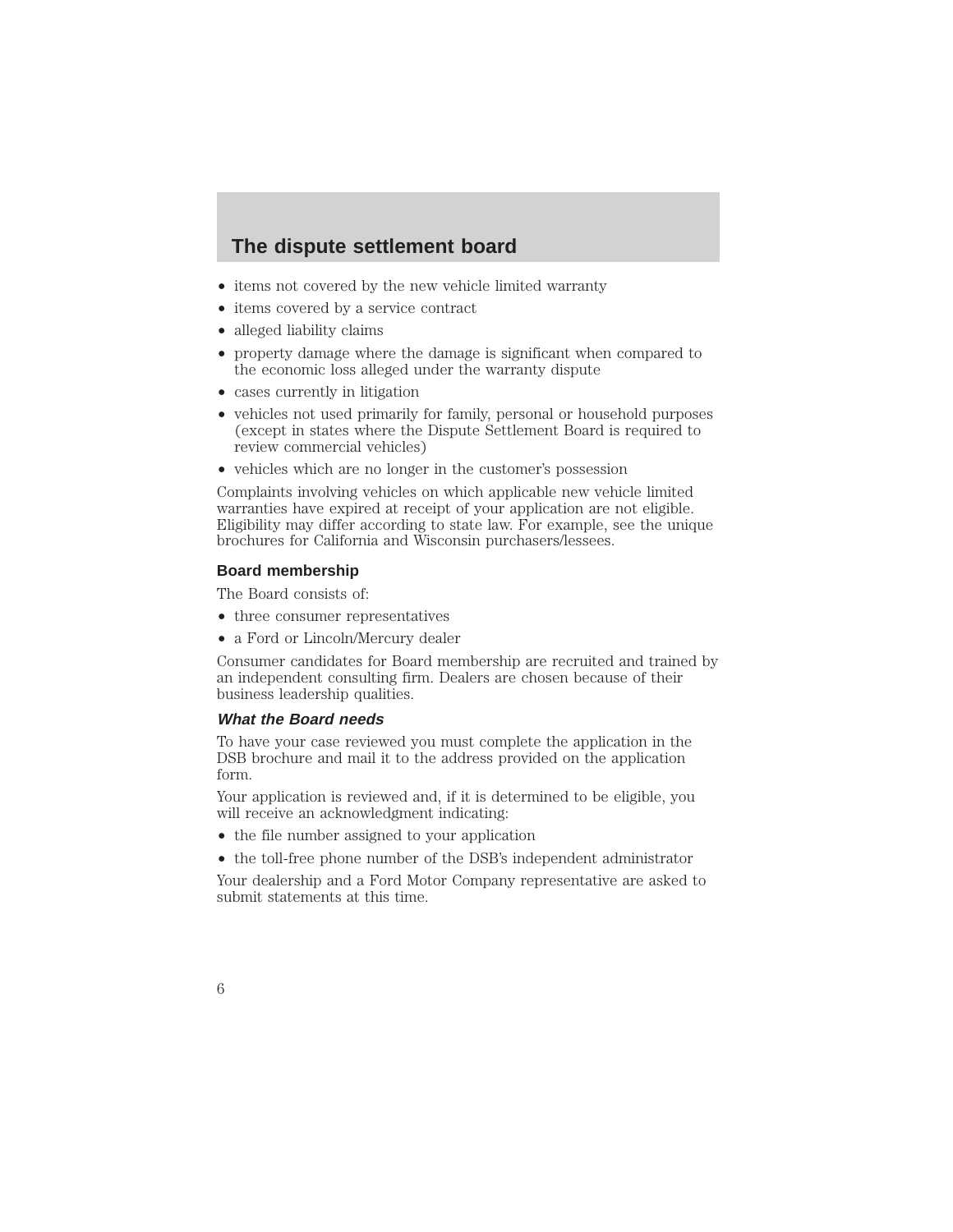# **The dispute settlement board**

To properly review your case, the Board needs the following information:

- legible copies of all documents and maintenance or repair orders relevant to the case
- the year, make, model, and Vehicle Identification Number (VIN) listed on your vehicle ownership license
- the date of repair(s) and mileage at the time of occurrence(s)
- the current mileage
- the name of the dealer who sold or serviced the vehicle
- a brief description of your unresolved concern
- a brief summary of the action taken by the dealer(s) and Ford Motor Company
- the names (if known) of all the people you contacted at the dealership(s)
- a description of the action you expect to resolve your concern

Should your case NOT qualify for review, a letter of explanation will be mailed to you.

### **Oral presentations**

If the involved vehicle is within 36 months and 36,000 miles of the warranty start date, you have the right to make an oral presentation before the Board. Indicate your choice to do so on the application. Oral presentations may also be requested by Ford Motor Company.

#### **Making <sup>a</sup> decision**

Board members review all available information related to each complaint, including oral presentations, and arrive at a fair and impartial decision.

Because the Board usually meets only once a month, some cases may take longer than 30 days to be reviewed. Every effort will be made to resolve each case within 40 days of receiving the consumer's application form.

After a case is reviewed, the Board mails you a decision letter and a form on which to accept or reject the Board's decision. The decisions of the Board are binding on the dealer, in most states, and Ford, but not on consumers who are free to pursue other remedies available to them under state or federal law. Board decisions may be presented as evidence

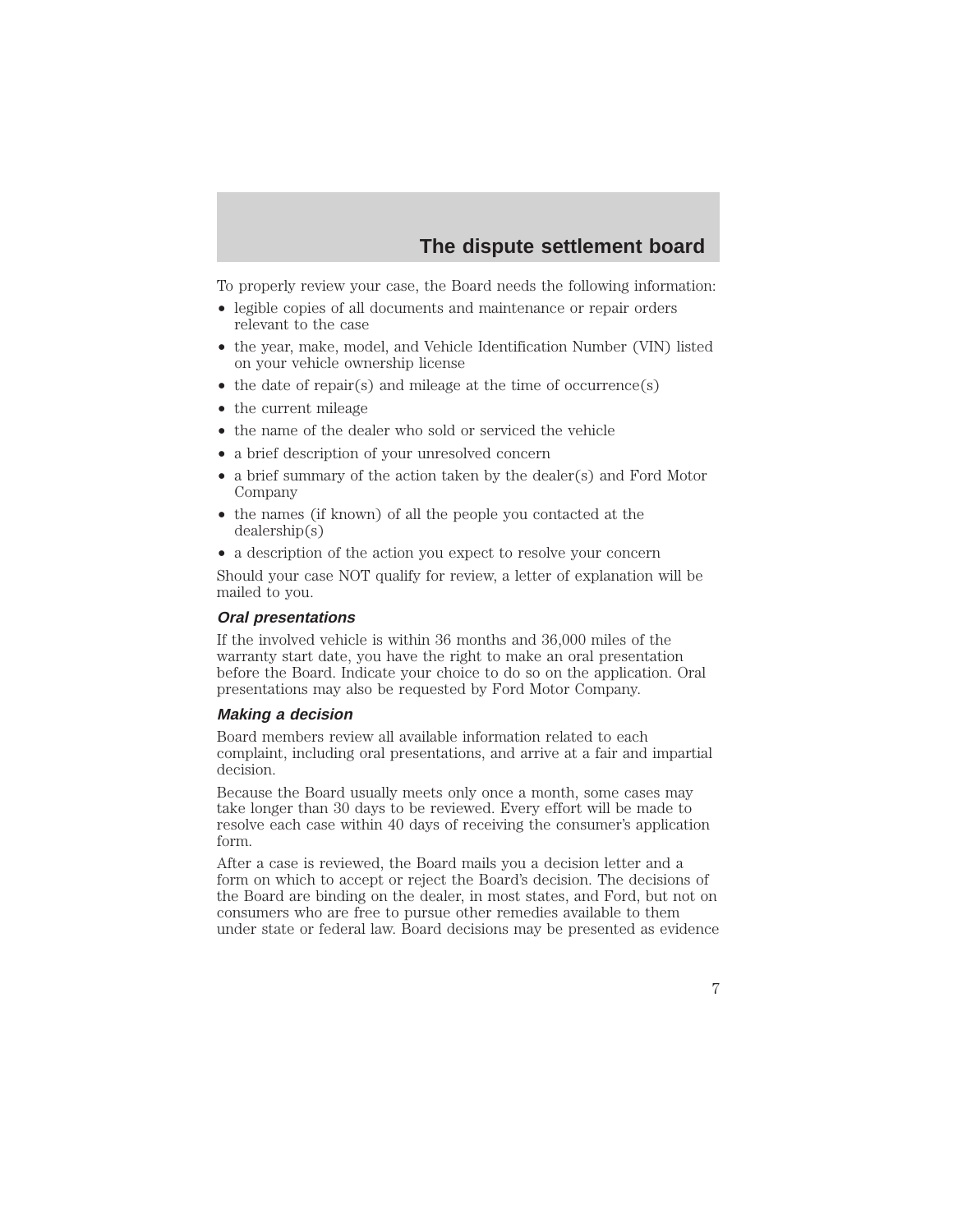### **Getting help outside the United States**

by any party in subsequent legal proceedings that may be initiated, where allowed by law.

### **To Request a DSB Brochure/Application**

For a brochure/application, speak to your dealer or write to the Board at the following address:

Dispute Settlement Board P.O. Box 5120 Southfield, MI 48086–5120

You may also contact the Customer Assistance Center at 1-800-392-3673 (Ford)

TDD for the hearing impaired: 1-800-232-5952

or by writing to the Center at the following address:

Ford Motor Company Customer Assistance Center 300 Renaissance Center P.O. Box 43360 Detroit, Michigan 48243

### **GETTING ASSISTANCE OUTSIDE OF THE U.S.**

Before exporting your vehicle to a foreign country, contact the appropriate foreign embassy or consulate. These officials can inform you of local vehicle registration regulations and where to find unleaded fuel.

If you cannot find unleaded fuel or can only get fuel with an anti-knock index lower than is recommended for your vehicle, contact a district or owner relations office before you leave the U.S.

The use of leaded fuel in your vehicle without proper conversion may damage the effectiveness of your emission control system and may cause engine knocking or serious engine damage. Ford Motor Company is not responsible for any damage caused by using improper fuel.

Using leaded fuel may also result in difficulty importing your vehicle back into the U.S.

If your vehicle must be serviced while you are traveling or living in Central or South America, the Caribbean, or the Middle East, contact the nearest Ford dealership. If the dealership cannot help you, write or call: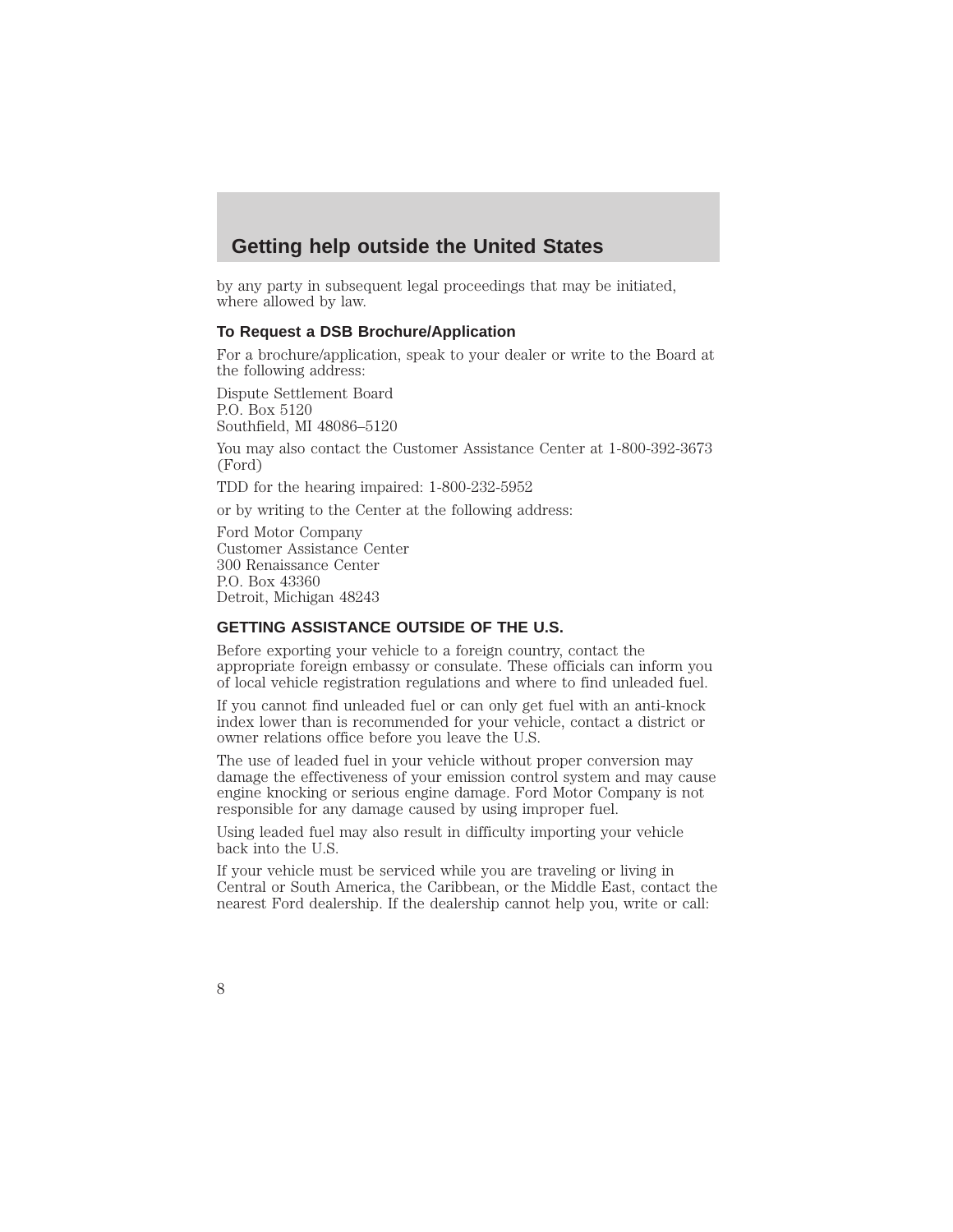### **Accessories**

FORD MOTOR COMPANY WORLDWIDE DIRECT MARKET OPERATIONS 1555 Fairlane Drive Fairlane Business Park #3 Allen Park, Michigan 48101 U.S.A. Telephone: (313) 594-4857 FAX: (313) 390-0804

If you are in another foreign country, contact the nearest Ford dealership. If the dealership employees cannot help you, they can direct you to the nearest Ford affiliate office.

If you buy your vehicle in North America and then relocate outside of the U.S. or Canada, register your vehicle identification number (VIN) and new address with Ford Motor Company Export Operations.

### **FORD ACCESSORIES FOR YOUR VEHICLE**

Ford has many quality products available from your dealer to clean your vehicle and protect its finishes. For best results, use the following or products of equivalent quality:

Ford Custom Clearcoat Polish

Ford Custom Silicone Gloss Polish

Ford Custom Vinyl Protectant

Ford Deluxe Leather and Vinyl Cleaner

Ford Extra Strength Tar and Road Oil Remover

Ford Extra Strength Upholstery Cleaner

Ford Metal Surface Cleaner

Ford Multi-Purpose Cleaner

Ford Spot and Stain Remover

Ford Super Premium Tire and Trim Dressing

Ford Triple Clean

Ford Ultra-Clear Spray Glass Cleaner

A wide selection of accessories is available through your local authorized Ford or Lincoln-Mercury dealer. These quality accessories have been specifically engineered to fulfill your automotive needs; they are custom designed to complement the style and aerodynamic appearance of your vehicle. In addition, each accessory is made from high quality materials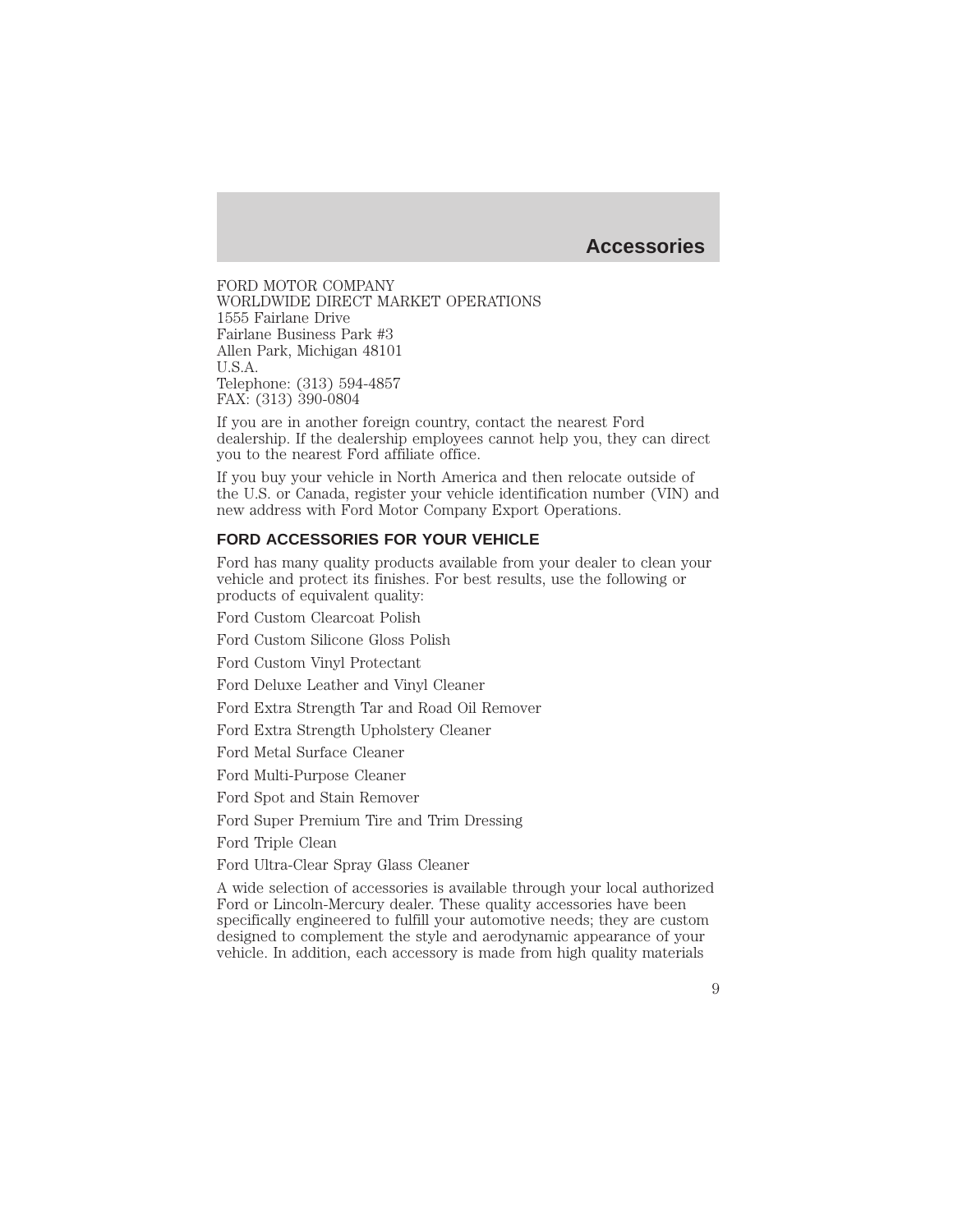# **Ford accessories for your vehicle**

and meets or exceeds Ford's rigid engineering and safety specifications. Ford accessories are warrented for up to three years or 60,000 km (36,000 miles), whichever comes first. See your dealer for complete warranty information and availability.

### **Not all accessories are available for all models.**

### **Safety**

Remote keyless entry Styled wheel protector locks Vehicle security systems

### **Comfort and convenience**

Air conditioner Air filtration systems Cargo nets Cargo organizers Cargo shades Cargo trays Cassette holders Dash trim Engine block heaters Gear shift knob Luggage presenter (Continental only) Manual sliding rear window Tire step

### **Travel equipment**

Console Console armrest Daytime running lights Factory luggage rack Factory luggage rack adaptors Fog lights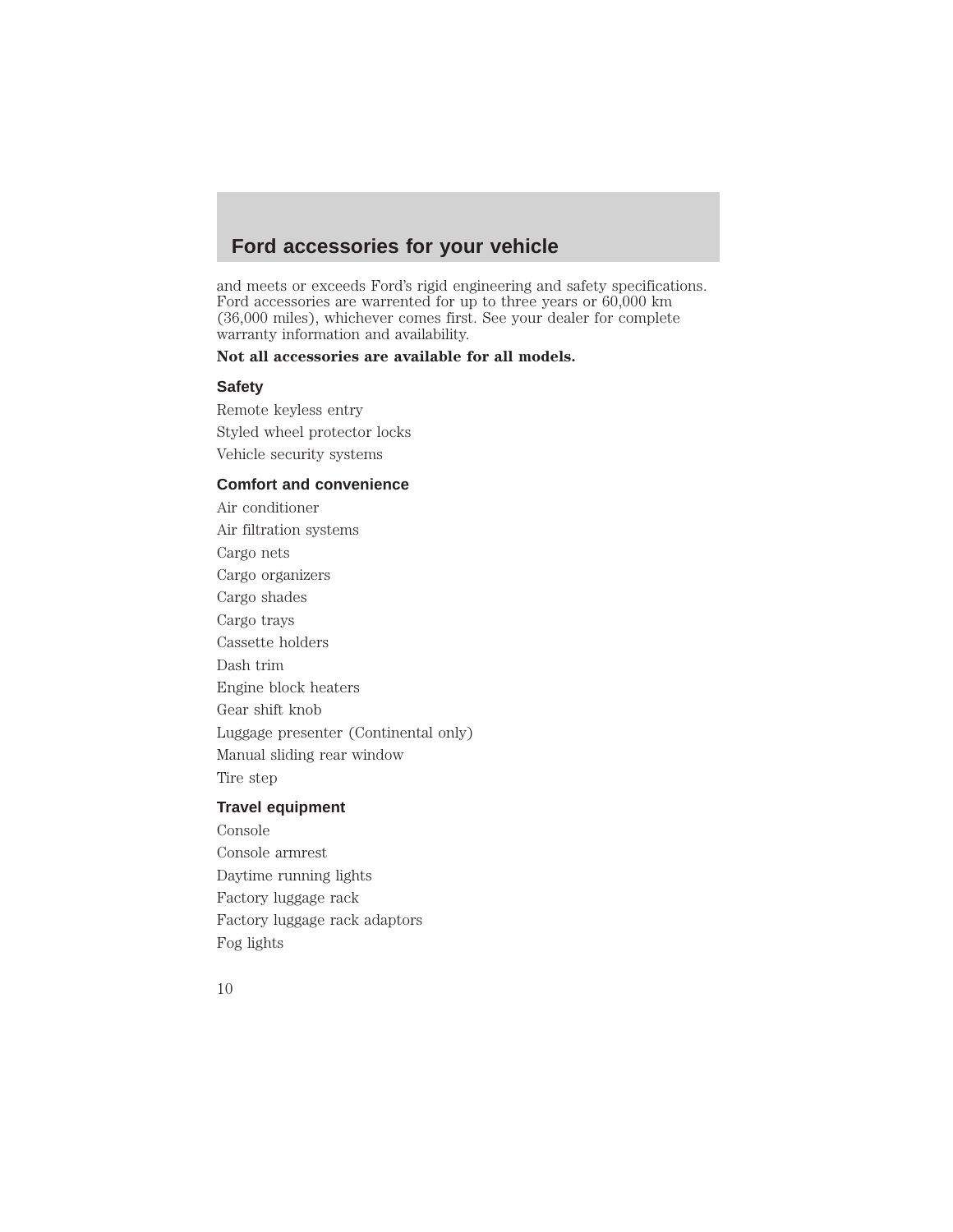# **Ford accessories for your vehicle**

Framed luggage covers Heavy-duty battery Neutral towing transfer case kit (Explorer only) Off road lights Pickup box rails Removable luggage rack Removable luggage rack adapters Retractable bed hooks and loops Running boards Shift knobs Snow traction cables Soft luggage cover Speed control Towing mirrors Trailer hitch Trailer hitch bars and balls Trailer hitch wiring adaptor Trunk mount luggage rack

### **Protection and appearance equipment**

Bed mat/bedliner tailgate covers Bed mats Bedliners Car/truck covers Cargo liners, interior Carpet floor mats Cleaners, waxes and polishes Flat splash guards Front end covers (full and mini) Hood/bag deflectors Locking gas cap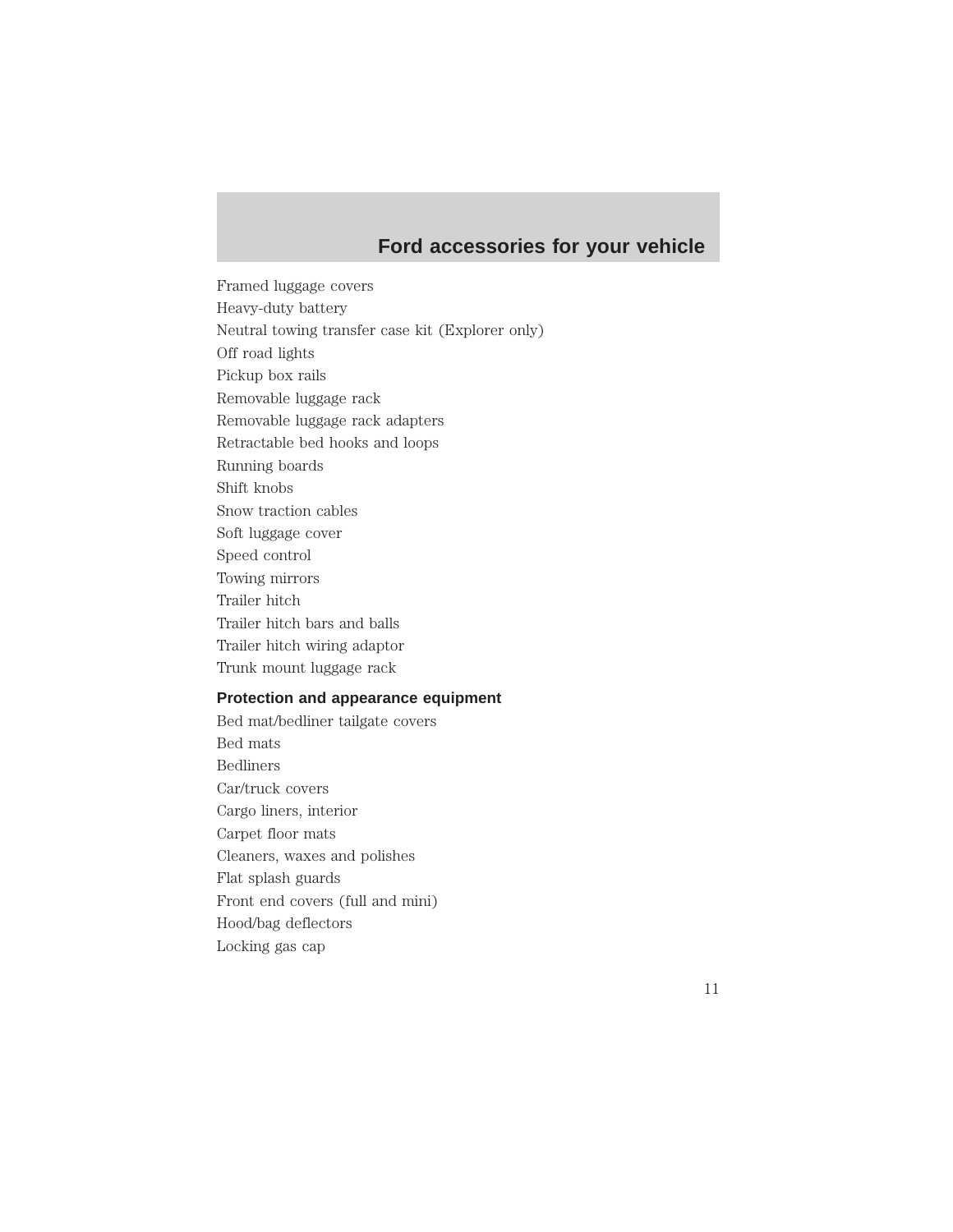### **Ordering additional publications**

Lubricants and oils Molded splash guards Molded vinyl floor mats Rallye bars Rear air deflectors Rear decklid spoilers Side window air deflectors Spare tire lock Step bumpers Step/sill plates Tailgate covers Tailgate lock Tailgate protector Tonneau covers Touch-up paint Universal floor mats For maximum vehicle performance, keep the following information in mind when adding accessories or equipment to your vehicle:

- When adding accessories, equipment, passengers and luggage to your vehicle, do not exceed the total weight capacity of the vehicle or of the front or rear axle (GVWR or GAWR as indicated on the Safety compliance certification label). Consult your dealer for specific weight information.
- The Federal Communications Commission (FCC) regulates the use of mobile communications systems - such as two-way radios, telephones and theft alarms - that are equipped with radio transmitters. Any such equipment installed in your vehicle should comply with FCC or CRTC regulations and should be installed only by a qualified service technician.
- Mobile communications systems may harm the operation of your vehicle, particularly if they are not properly designed for automotive use or are not properly installed. When operated, such systems may cause the engine to stumble or stall. In addition, such systems may be damaged or their performance may be affected by operating your
- 12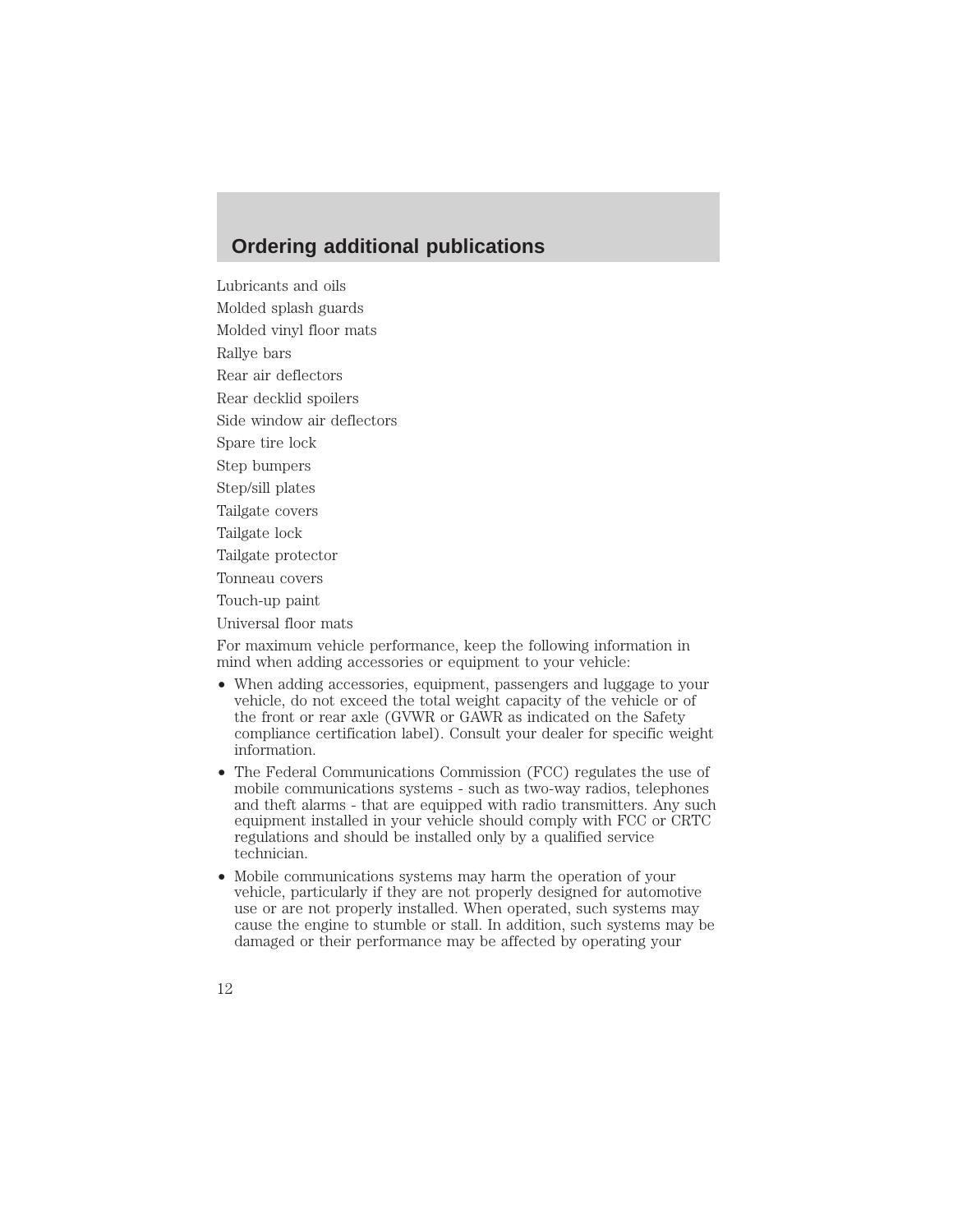# **Ordering additional owner's literature**

vehicle. (Citizens band [CB] transceivers, garage door openers and other transmitters with outputs of five watts or less will not ordinarily affect your vehicle's operation.)

• Ford cannot assume responsibility for any adverse effects or damage that may result from the use of such equipment.

### **ORDERING ADDITIONAL OWNER'S LITERATURE**

To order the publications in this portfolio:

Make checks payable to: HELM, INCORPORATED P.O. Box 07150 Detroit, Michigan 48207

### **or order toll free: 1-800-782-4356**

Monday-Friday 8:00 a.m. - 6:00 p.m. EST, for credit card holders only